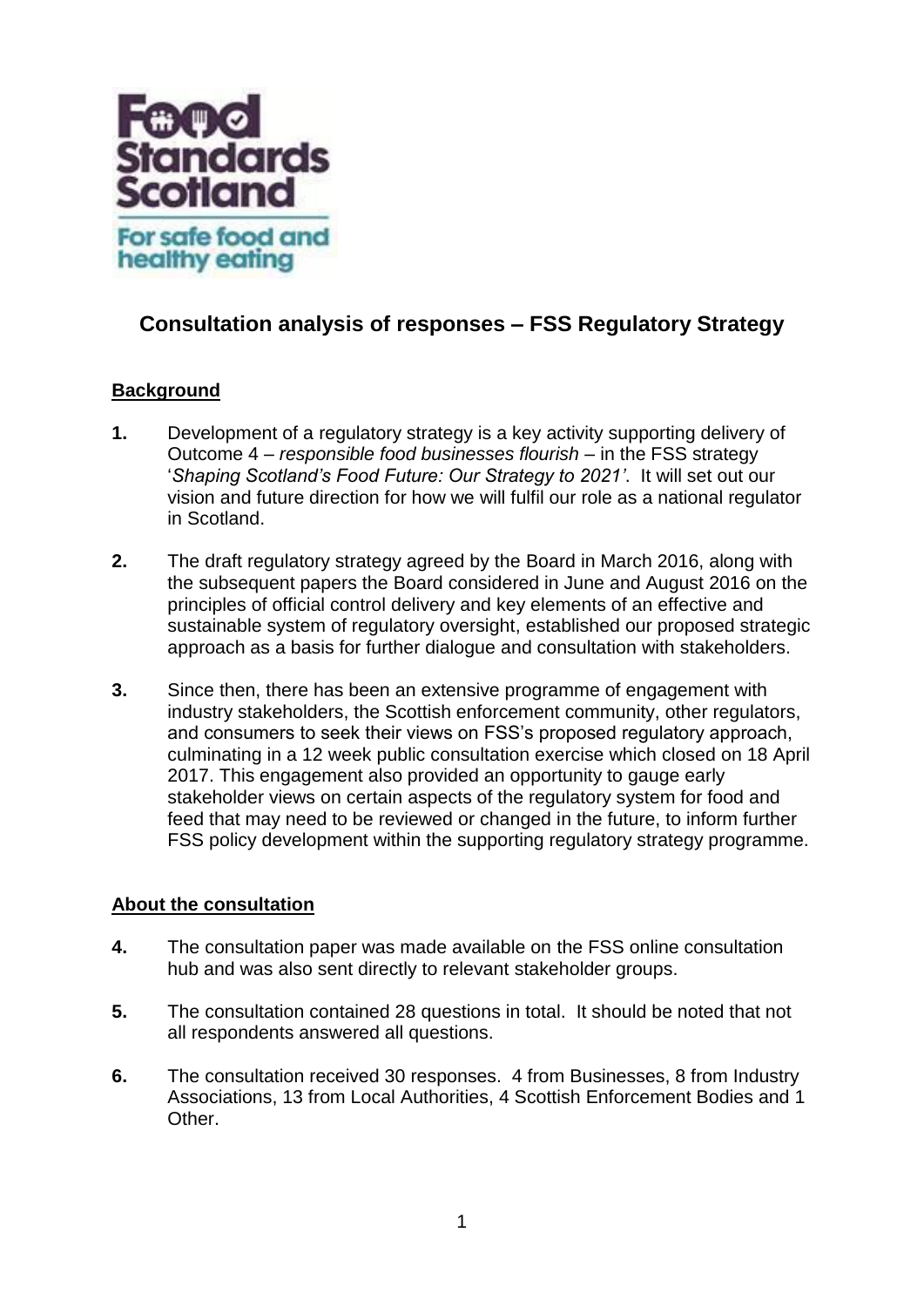**7.** All 30 responses have been published on the FSS [Citizen Space](https://consult.foodstandards.gov.scot/regulatory-policy/regulatory-strategy-2016/) page, 5 of which are anonymised.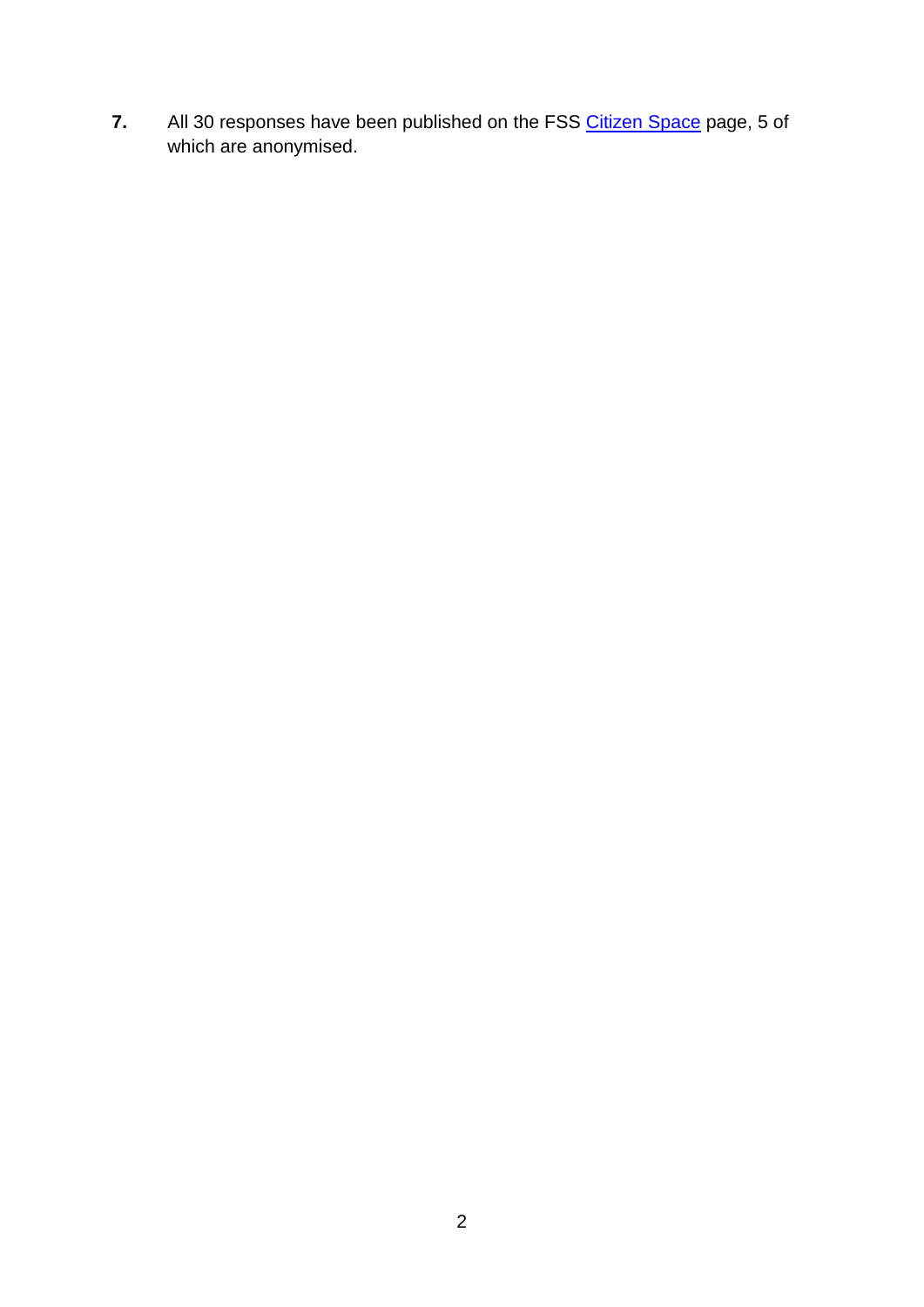**8. Detailed breakdown of consultation questions and response rate of published responses from the 22 online responses. This does not include the 8 responses which were received in another format.**

| <b>Consultation Question</b>                                                                                                                                                                                                                                                                    | <b>Total</b> |
|-------------------------------------------------------------------------------------------------------------------------------------------------------------------------------------------------------------------------------------------------------------------------------------------------|--------------|
|                                                                                                                                                                                                                                                                                                 | responses    |
| 1. Do respondents' have any comments on the key outcomes and elements of the draft FSS regulatory strategy<br>attached at Annex B?                                                                                                                                                              | 20 (90.9%)   |
| 2. Do respondents' have any comments on the proposed regulatory decision making framework and compliance<br>spectrum model outlined in paragraphs 5.13 and 5.14 of the draft regulatory strategy? The views of enforcement<br>authorities on practical implementation are particularly welcome. | 18 (81.8)%   |
| 3. Respondents' views are invited on the six key elements of an effective and sustainable system of regulatory<br>oversight attached at Annex C.                                                                                                                                                | 18 (81.8)%   |
| 4. Respondents' views are invited on the different ways in which FSS and enforcement authorities can support food<br>businesses achieve sustained regulatory compliance, particularly SMEs.                                                                                                     | 19 (86.4%)   |
| 5. What are the priority areas for developing supporting technical guidance and compliance tools for the food and<br>drink industry?                                                                                                                                                            | 18 (81.8)%   |
| 6. Respondents' views are invited on the different ways in which FSS and enforcement authorities can gain<br>assurance about the performance of food businesses.                                                                                                                                | 19 (86.4%)   |
| 7. What are respondents' views on commercial assurance schemes or industry generated data having a more<br>prominent role in the overall regulatory system?                                                                                                                                     | 19 (86.4%)   |
| 8. What are respondents' views on the current balance of legal, financial and reputational sanctions that are available<br>to the Courts, regulators and enforcement authorities to address and deter non-compliance in the Scottish food and<br>drink sector?                                  | 19 (86.4%)   |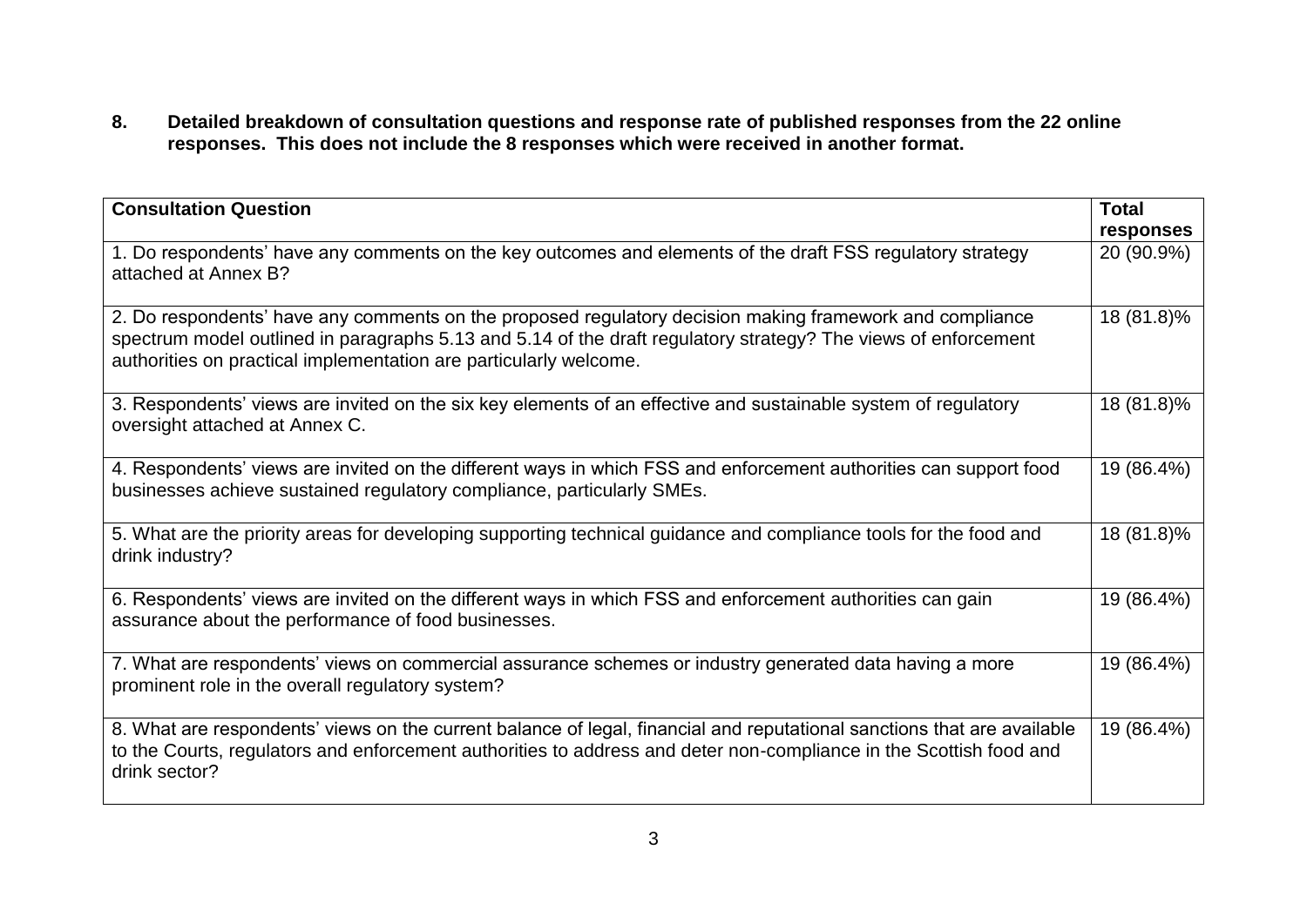| 9. Are there any other forms of penalty or sanction that should be considered or made available?                        | 19 (86.4%) |
|-------------------------------------------------------------------------------------------------------------------------|------------|
| 10. What are respondents' views on the strengths and weaknesses of the existing system for food business                | 18 (81.8%) |
| registration?                                                                                                           |            |
|                                                                                                                         |            |
| 11. Do respondents feel there would be merit in considering further the need for a pre-trading authorisation scheme     | 19 (86.4%) |
| for all food businesses in Scotland? Please outline your reasons.                                                       |            |
|                                                                                                                         |            |
| 12. Respondents' views are invited on the principles of official food and feed control delivery at Annex D.             | 18 (81.8%) |
|                                                                                                                         |            |
| 13. What do respondents feel are the main challenges and opportunities for improvement within the existing model for    | 17 (77.3%) |
| delivering food and feed inspections in Scotland?                                                                       |            |
|                                                                                                                         |            |
| 14. What are respondents' views on regulatory approaches to private certification and the possibility of using third    | 19 (86.4%) |
| party inspection bodies as part of the regulatory assurance system for food and feed in Scotland, verified centrally by |            |
| FSS?                                                                                                                    |            |
|                                                                                                                         |            |
| 15. Respondents' views are invited on the principle that the food and drink industry in Scotland should contribute to   | 20 (90.9%) |
| the cost of maintaining an effective and sustainable regulatory system for food.                                        |            |
|                                                                                                                         |            |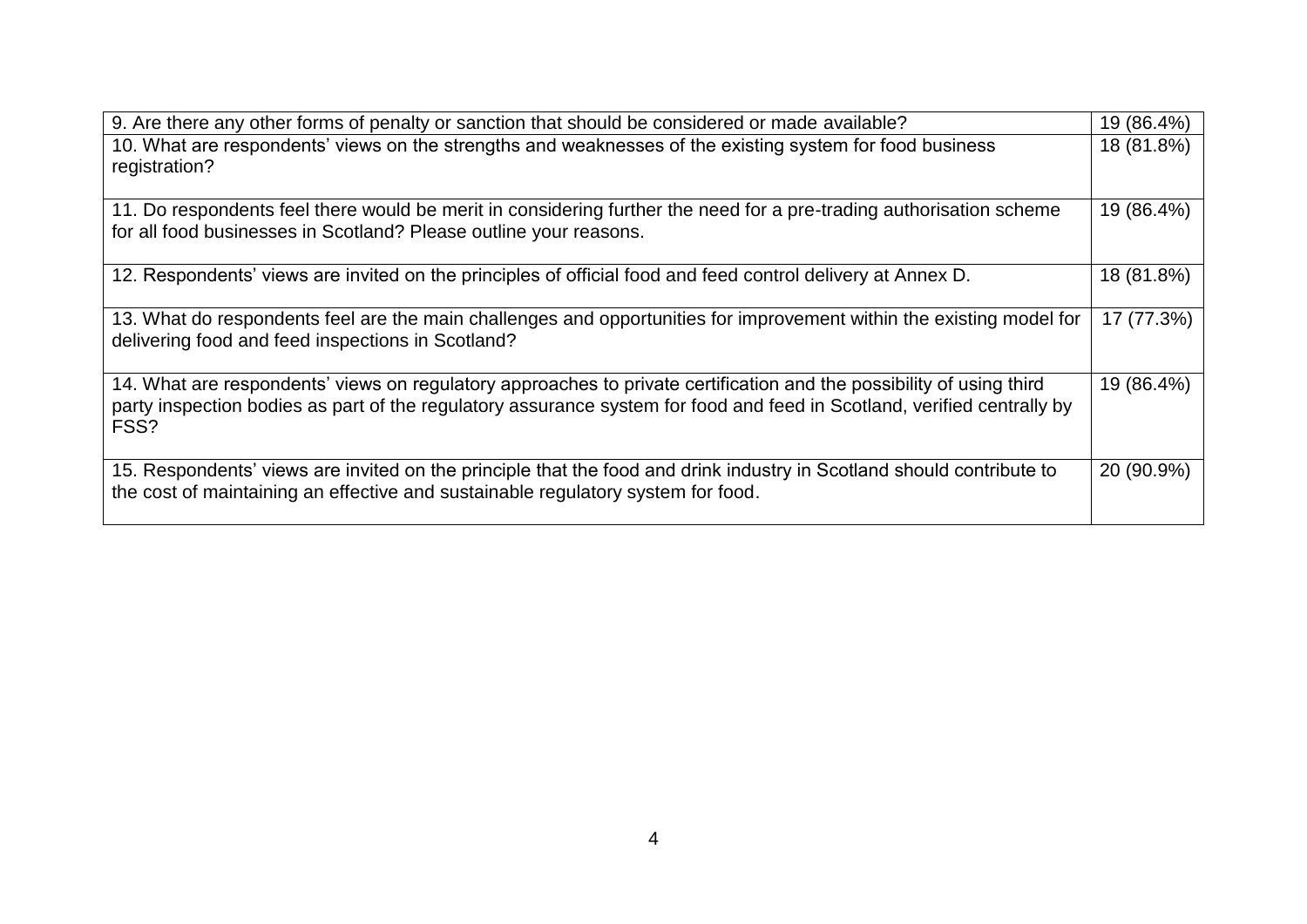# **Headlines**

- **9.** Broad support for the **aims & objectives** and **outcome based approach** of the FSS regulatory strategy.
- **10.** Stakeholders welcome FSS's clear commitment to meeting our **better regulation** obligations under the Regulatory Reform (Scotland) Act 2014 and associated Scottish Regulators' Strategic Code of Practice.
- **11.** Support for a national food and feed **compliance spectrum**, including suggestion for adoption of more neutral language.
- **12.** Strong local authority support for strengthening the current **registration system for food businesses** through some form of licensing or enhanced registration scheme.
- **13.** Stakeholders welcome FSS's commitment to **supporting businesses**, particularly **SMEs**, through appropriate guidance, advice and online tools.
- **14.** Local authorities are supportive of introducing additional **enforcement tools and sanctions**, i.e. Fixed Penalty and Compliance Notices.
- **15.** Mixed stakeholder views on the further integration of systems of **private assurance/third party certification** into the food and feed regulatory framework:
- o Industry very supportive
- o Strong local authority views expressed that private assurance should complement, not substitute, official controls.
- **16.** General industry opposition to any additional cost burdens being placed on the Scottish food and drink sector, but supportive of principle that **regulatory charges** are focused on the least compliant business in line with 'polluter pays' and 'fee for intervention' principle.
- **17.** Local authority support for charging businesses for **non-routine official controls**, but careful consideration needed around any move towards greater cost recovery for routine controls.
- **18.** Industry emphasis on need for appropriate and transparent business **appeals mechanisms** for regulatory decision making.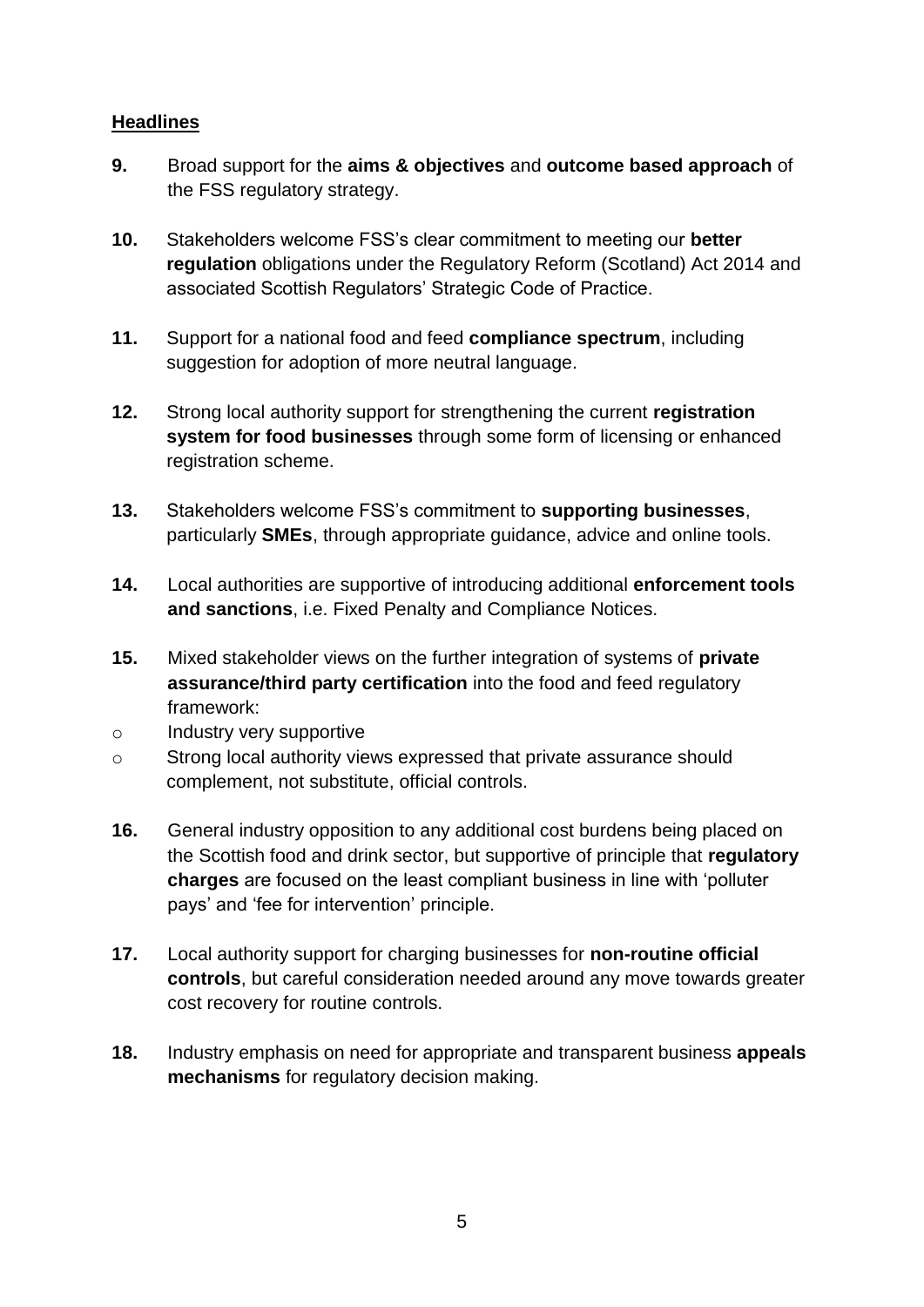# **Summary of views**

- **19.** Consultation responses indicated widespread support for the aims and objectives of our regulatory strategy, which were broadly endorsed by all Scottish stakeholders who responded to the formal consultation exercise. Notably, food and drink industry representative bodies and Scottish local authorities have welcomed the flexible regulatory approach represented in the strategy, and FSS's clear commitment to meeting our better regulation obligations under the Regulatory Reform (Scotland) Act 2014 and associated Scottish Regulators' Strategic Code of Practice.
- **20.** Stakeholders strongly supported the outcome-based approach that has been adopted in the strategy. Minor comments were received on the proposed five regulatory outcomes, with a suggestion that it is made clearer that food and feed businesses are included. Similarly, stakeholders were generally supportive of the proposed elements and principles of regulatory oversight and official control delivery previously agreed by the Board.
- **21.** A number of respondents proposed the addition of a sixth better regulation principle – that regulation be *proportionate, consistent, accountable, transparent, targeted and timely*. The view was expressed that such a 'timely' principle is already espoused by SEPA and certain Scottish local authorities, reflecting the need for regulatory intervention and enforcement action to be considered and undertaken at the earliest practicable opportunity to minimise any risks to public health and prevent any contributing behaviour from becoming chronic, persistent or established.
- **22.** Both the concept of a national compliance spectrum for food and feed and the regulatory decision making framework, set out at paragraphs 5.13 and 5.14 of the regulatory strategy, were well received and broadly supported. Some concerns were expressed that the language of the compliance spectrum, notably the terms 'criminal' and 'chancer', could be viewed negatively by the food and drink industry. A number of local authority respondents suggested the compliance spectrum should be more closely aligned with the language of the 'ladder' food business risk rating scheme, currently being piloted by FSS and several local authorities, to support an effective and consistent approach to food law enforcement in Scotland.

# **Registration & prior approval of food businesses**

- **23.** Most stakeholders acknowledged the need and rationale for food business registration, but questioned the benefits of the current system. Local authorities in particular felt it provided minimal value given the low proportion of new businesses that proactively register within 28 days of trade commencing, the lack of effective sanction for not registering, and resultant absence of any deterrent value.
- **24.** It is clear that local authorities are strongly supportive of strengthening the existing registration system through some form of prior approval or pre-trading authorisation for all food businesses, such as licensing or enhanced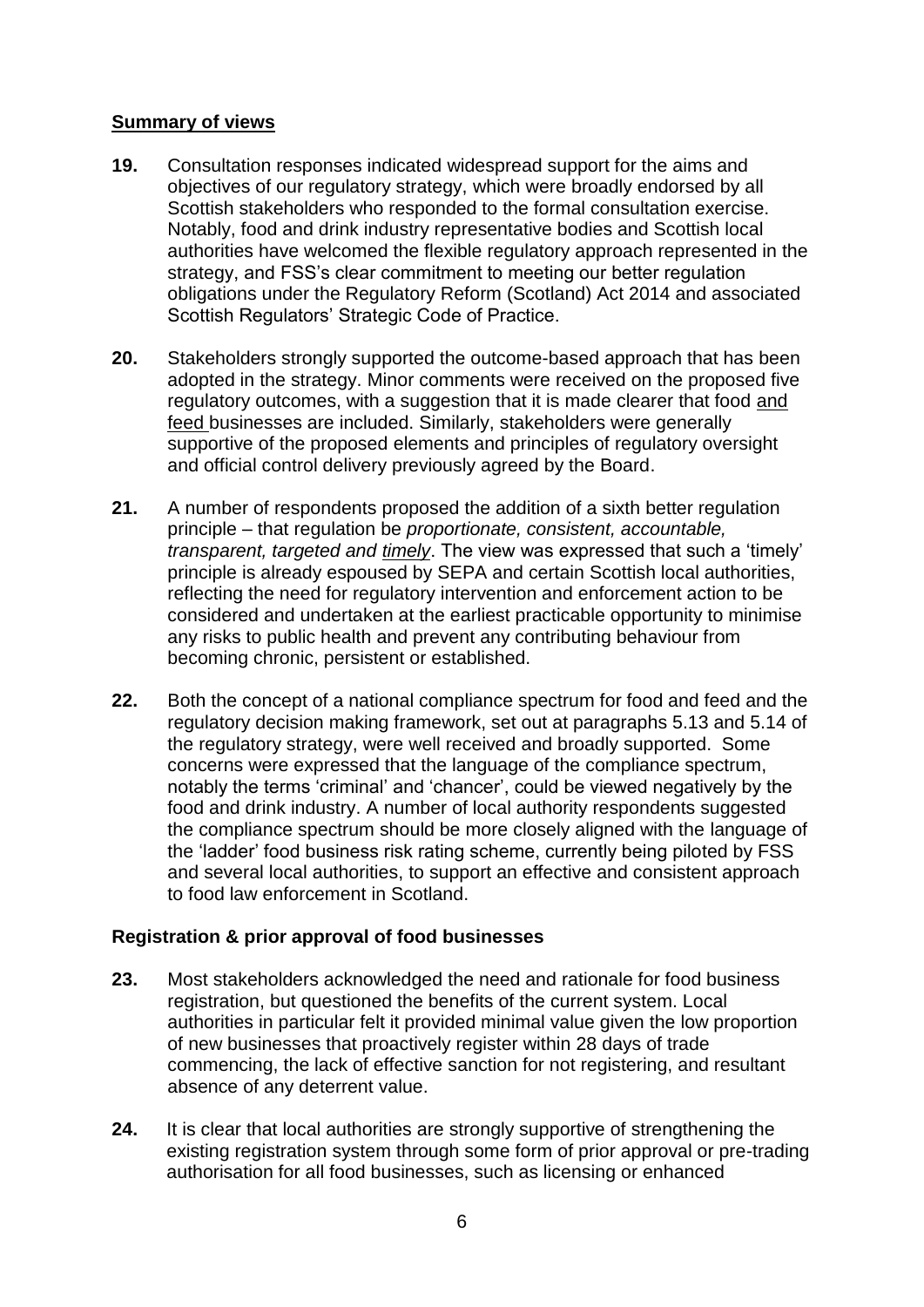registration, that would require minimum standards to be met before a businesses can start trading. Industry respondents also acknowledged the potential benefits of prior approval of all food businesses, as it was felt this would provide a mechanism for assessing business needs and providing support before trading commences. The potential for coordinating any future scheme with existing Business Gateway and other local services was noted.

**25.** The likely impacts of introducing such a prior approval scheme on start-up businesses and local authorities was recognised, and a number of respondents stressed the need to carry out detailed cost/benefit assessment of any future policy proposals across different businesses sectors and sizes.

#### **Supporting responsible food businesses**

- **26.** A common theme to emerge from the consultation was a request for clear and simple guidance on regulatory requirements, particularly to support smaller businesses, and the need for consistent regulatory interpretation by enforcement authorities. Industry feedback suggests that many food businesses value the relationship they have with their local Environmental Health and/or Trading Standards officer, which is often relied upon as a key source of business advice and support.
- **27.** Industry stakeholders also welcomed FSS's commitment to proactively work with food businesses and associated support organisations, and there is strong support for a an open, helpful and collaborative approach between food businesses and regulators, but with a clear expectation that FSS will retain an authoritative role and ensure appropriate regulatory intervention and sanction occur where required.
- **28.** During the consultation exercise stakeholders also provided views on priority areas for developing supporting technical guidance and compliance tools for the food and drink industry. Several respondents suggested the need for additional web based tools and further applications to assist businesses, particularly those involved in high risk manufacturing.

## **Dealing with poor performance**

- **29.** There is widespread recognition amongst all stakeholders of the potential for serious non-compliance with food and feed law to cause reputational damage to the Scottish food and drink industry, and that appropriate punitive fines and sanction should be enforced. A general view was expressed that sanctions need to be reasonable and proportionate, and that businesses have fair and accessible routes to challenge or appeal regulatory decisions.
- **30.** A number of local authorities noted the difficulties involved in reporting cases of non-compliance to the Procurator Fiscal (PF), and the intensive resources this entails which removes officers from front line inspections. Local authorities endorsed the need for a dedicated specialist PF to consider food law cases, and the introduction of sentencing guidelines in Scotland for food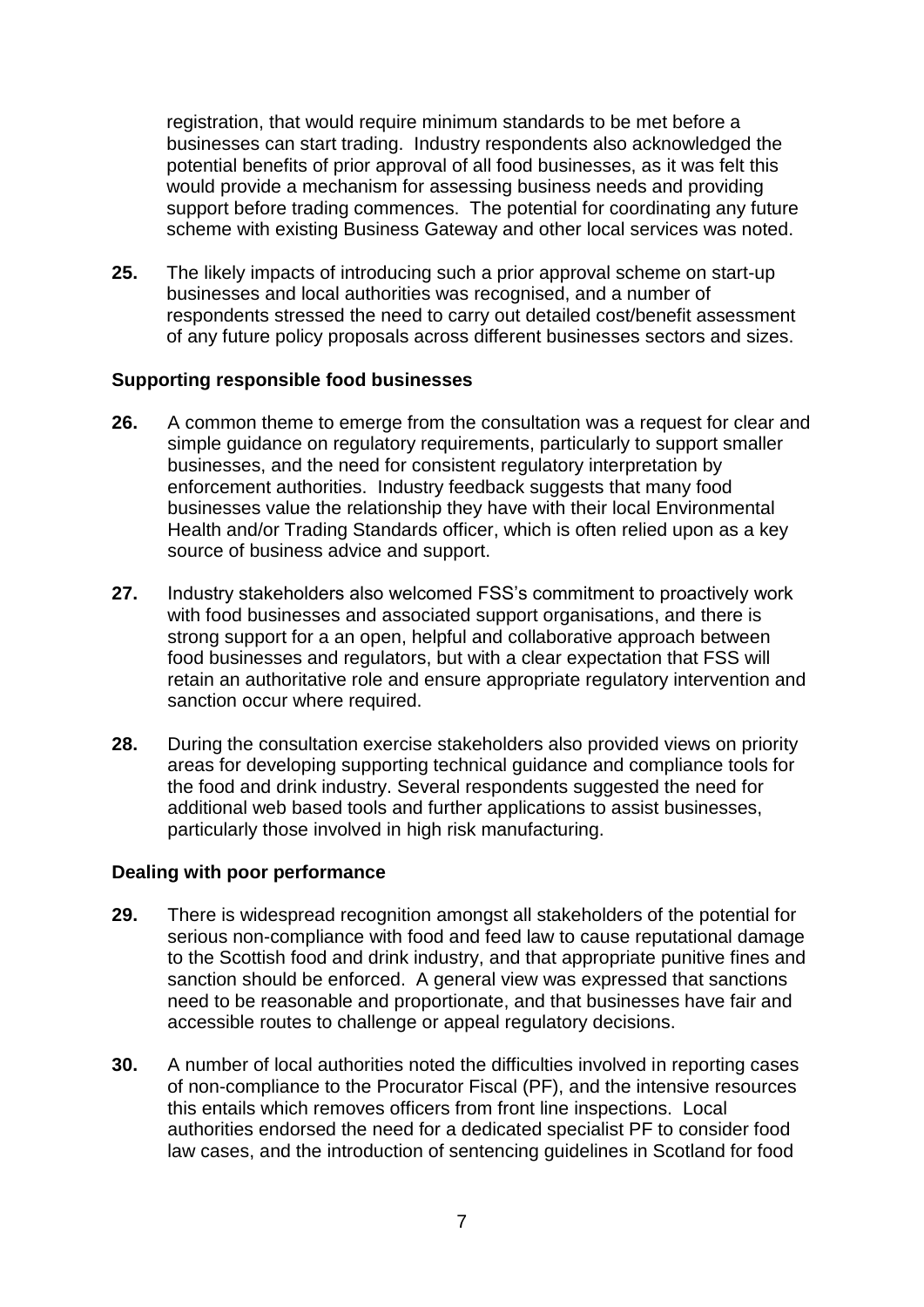law offences, similar to those that have been introduced in England and Wales for food safety and health and safety breaches.

- **31.** Local authorities were also strongly supportive of the introduction of new administrative sanctions, notably Fixed Penalty and Compliance Notices, using primary powers available in The Food (Scotland) Act 2015, as well as mandatory display of Food Hygiene Information Scheme (FHIS) certificates. A number of additional enforcement tools were proposed, such as a 'Stop Notice' linked to operating without prior approval, and the extension of Remedial Action Notices (RANs) to food standards matters.
- **32.** Stakeholders also recognised the role of reputational sanction as a useful deterrent through effective publicising of food safety infringements, where cases were proved beyond doubt.

## **Regulatory assurance & future delivery**

- **33.** Industry stakeholders broadly welcomed the concept of third party certification and assurance schemes being utilised in the food regulatory system. It was felt this would support due diligence requirements, increase the value of scheme membership, minimise duplication of effort between public and private bodies, and support risk based targeting of official inspections in line with the compliance spectrum approach. The need for robust scheme standards (e.g. relevant ISO and/or UKAS accreditation) and governance systems, including appropriate recognition, management and audit processes that are consistently implemented, were recognised as important factors if third party schemes are to be a useful tool for regulators. The potential for independent data generated by these schemes to be shared with regulatory authorities was also highlighted, although the need to maintain trust and a constructive relationship between industry and regulators was stressed, and some concerns were expressed around the purpose of greater data sharing of this nature. Support was also expressed for implementing Primary Authority arrangements in Scotland, and the need for reciprocal recognition with the scheme already in place in England and Wales (note this is a Scottish Government lead policy area).
- **34.** Detailed views have been provided by local authorities on the issue of private assurance, which will require further consideration. As noted above, it is clear the Scottish enforcement community have significant concerns in this area, where there is a perceived risk that greater integration of third party schemes within the regulatory system could dilute a robust regulatory approach to food safety. The strongly stated and consistent position that has been expressed by local authorities is that consumer protection and regulatory assurance should be maintained through appropriately funded and resourced official controls delivered at a local government level. Whilst acknowledging the role and value of third party certification schemes, it was strongly felt that these should be seen as complimentary, and not a substitution for official controls.
- **35.** Specific issues were raised around potential conflict of interest given the commercial focus of private assurance schemes, auditor competence, audit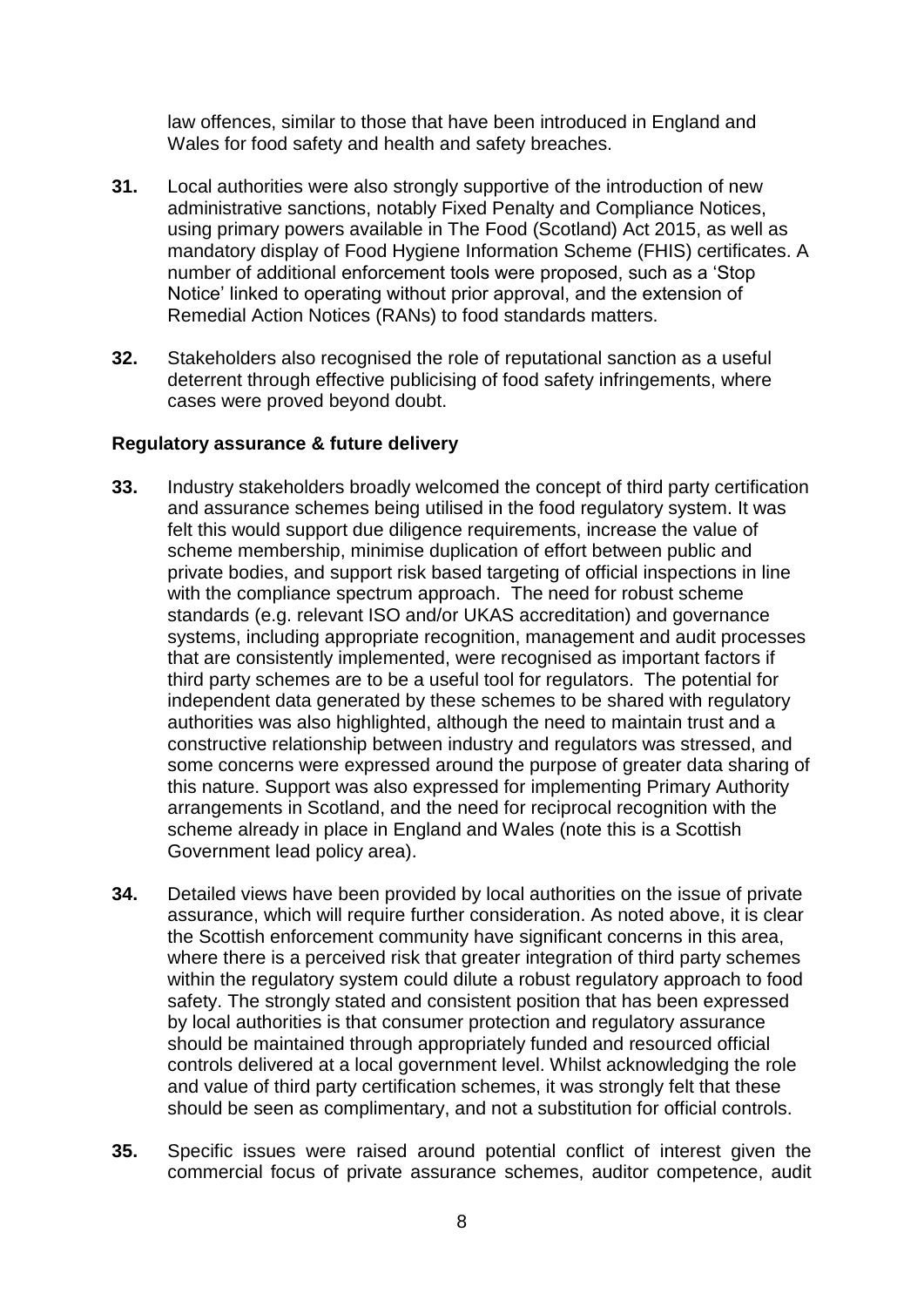quality and the degree to which membership of an assurance scheme gives any greater level of public health protection, dealing with non-conformity, and the possible need for third party bodies to be designated as delegated control bodies under EU legislation if utilised as part of the official control regime. A specific suggestion was also made to explore the possibility for FSS and local authorities to provide public certification/accreditation services to the food and drink industry, as part of our regulatory oversight and verification role, clearly separated from existing enforcement functions.

**36.** While the resource and financial pressures on local food law enforcement services across Scotland is acknowledged, the general sense amongst local authorities is that there is significant public confidence in the current regulatory regime for delivery of official controls through local public services.

## **Funding**

- **37.** Industry stakeholders expressed general opposition to any significant increase in regulatory costs to the Scottish food and drink sector, or disruptive changes to charging structures, given the current challenging business environment and wider economic impacts that can be expected. One major industry association, representing over 18,000 smaller businesses, noted it was difficult to comment further on the principle that the food and drink industry should contribute to the cost of maintaining an effective and sustainable regulatory system for food and feed without a more detailed understanding of the financial model that would underpin it. The need for proportionality was emphasised in the context of financial pressures on both businesses and public services, and it was clear industry stakeholders felt that compliant food businesses should not be subject to any, or at least minimal, additional cost increases over and above existing contributions through business rates and general taxation. This reflected their overall support for the 'polluter pays' and 'fee for intervention' approach to cost recovery, aligning with the principle in the FSS regulatory strategy that non-compliance should cost more than compliance.
- **38.** Local authorities and Scottish enforcement bodies were broadly supportive of the principle of charging businesses for food and feed official controls, with certain exceptions, and the main theme to emerge was around the need to consider any difference in approach between charging for routine and nonroutine regulatory interventions. While strongly supportive of the need to charge businesses for additional official controls to deal with non-compliance over and above normal scheduled inspection work, as provided for in EU official controls legislation, reservations were expressed around charging businesses for routine official controls. It was suggested a detailed feasibility study should be undertaken in this area. The key issues raised were around economic burdens on legitimate businesses, the basis for charge calculations, existing industry contributions through business rates and taxation, and a perceived risk that direct funding could compromise regulator impartiality. Again, there was strong support for the principle that any charges should be focused on the least compliant businesses. Local authorities also expressed